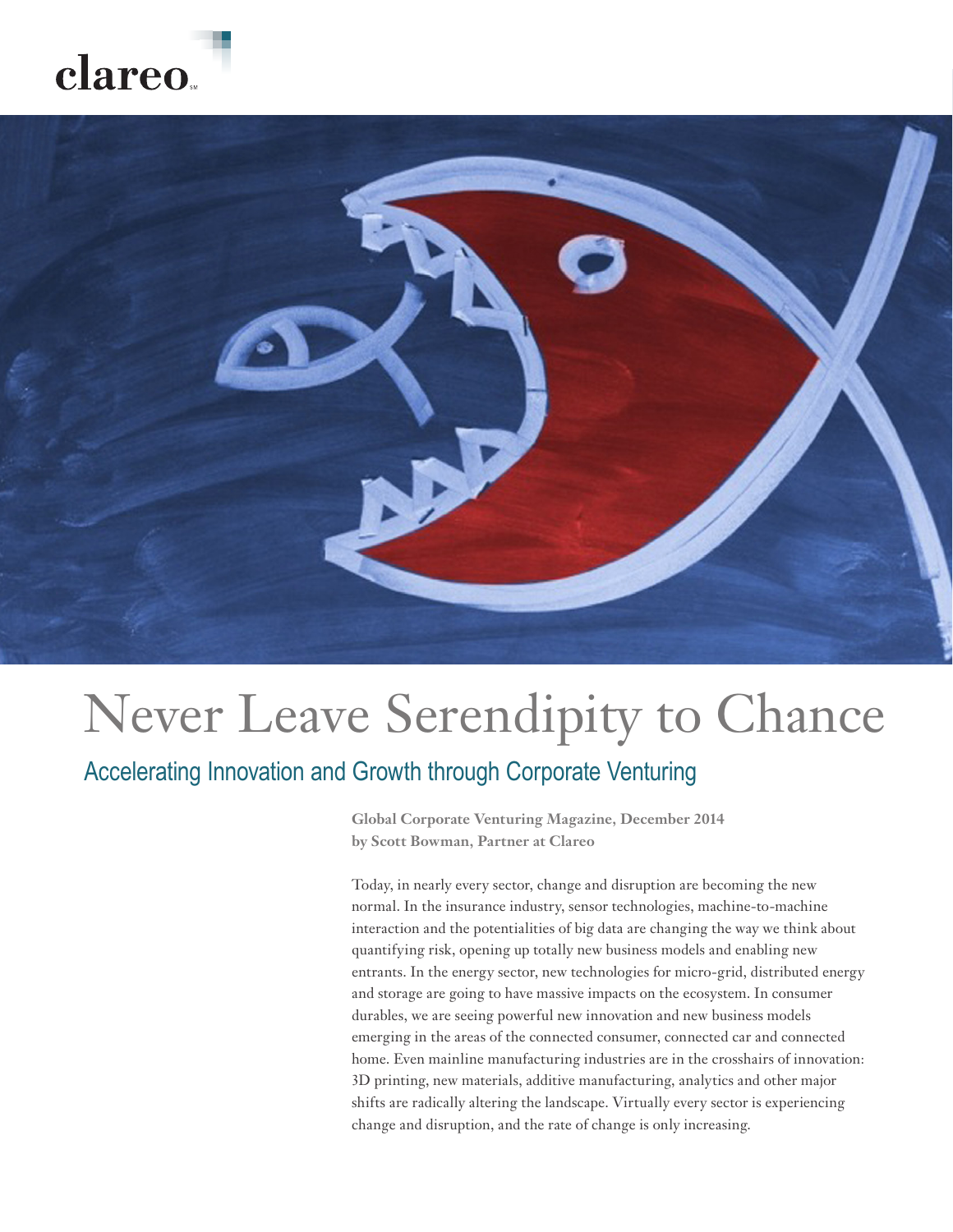*With so much change, how are leaders to respond and prepare for the future? How do they accelerate growth in new areas, create optionality for the future and build resilience?*

Earlier this month, we explored this topic with leading practitioners at an executive forum at the Chicago Mercantile Exchange (CME Group) global headquarters, entitled "Enabling the Next Horizon: Accelerating Innovation and Growth Through Corporate Venturing." Designed & curated by Clareo, in partnership with the Global Midwest Alliance, the forum generated powerful insights on the role and use of corporate venturing as a vehicle for innovation and growth in new areas. The program included presentations by Scott Bowman, co-leader of Clareo's corporate venturing practice, keynote by Roy Williamson, head of Castrol innoVentures, a panel of corporate venturing leaders and a trialogue with venturing executives from the CME Group.

#### Houston: We Have a Problem

It has been said that as human beings we find the things for which we are looking*.* For large, established corporations, often the innovations they are seeking are those that protect and serve the core while delivering the highest possible net present value with the lowest conceivable risk profile. Generally speaking, they are not as effective at exploring new horizons and cultivating and building totally new innovations—especially those that may be perceived as risky and potentially disruptive. There are exceptions of course, and we've written about models and leading practices in our work.

For these and other reasons, the data suggests there is an anxiety among senior executives surrounding innovation. Nearly all CEOs believe innovation is vital to long-term success and 70% label innovation as a top-three priority for their firm. Yet, nearly half of all CEOs are dissatisfied with their return on innovation investment, and only one in five believe innovation is giving them a competitive advantage. Internally led innovation efforts are perceived as slow and less than effective. Borrowing the now-famous line from the Apollo 13 disaster, *"Houston, we have a problem."* 

Executives globally are wrestling with serious questions. How do we foster unconventional thinking? How do we accelerate growth in new areas for our firm? How do we gain a window into new markets? How do we reduce what we don't know we don't know?

### **70%**

of CEOs that name innovation as top 3 priority



of CEOs that say innovation is vital to long-term success

of CEOs dissatisfied with return on internal innovation investments

## **93% 1 in 5 CEOs**

believe their innovation is enabling them a competitive advantage

### **Nearly 50% #1 Obstacle**

for innovation is slow development cycle times

## **Only 1 in 3**

CEOs believe they have a well-defined innovation strategy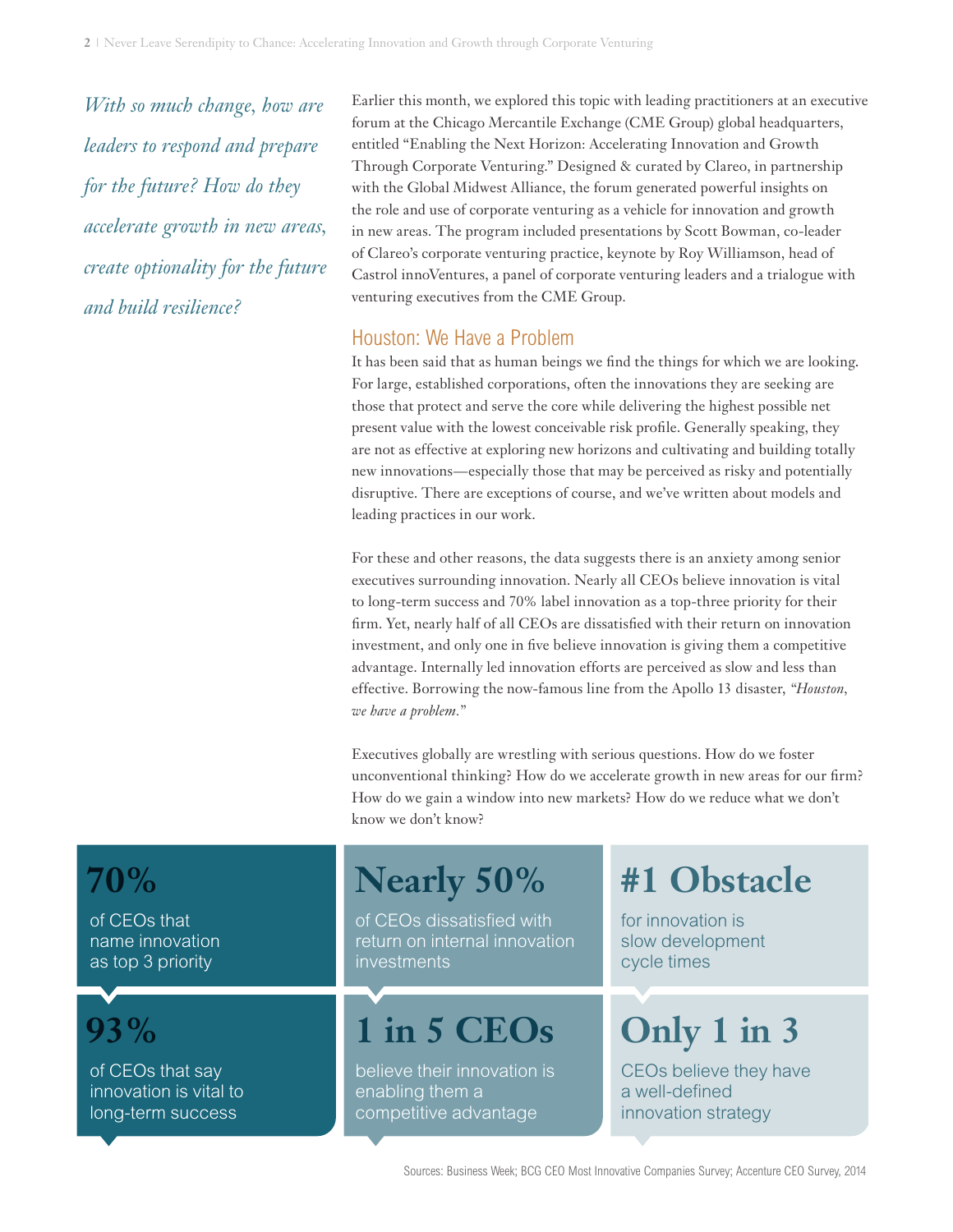### Corporate Venturing: A Powerful Tool in the Innovation Arsenal

As my business partner and friend, Robert C. Wolcott, professor at the Kellogg School of Management and an expert on innovation says, "Never leave serendipity to chance." Corporate venturing allows companies to create conditions conducive to identifying the best path forward.

While corporations are generally optimized for protecting the established quo, the venturing and startup community are optimized and incentivized for challenging the status quo by bringing new ideas, new thinking and new business models. Corporations seek the predictable; startups seek out the *possible*. Corporations are about managing known risks; startups are about embracing and eliminating uncertainties. These are radically different paradigms. For these and other reasons, forward-thinking companies are increasingly seeking ways to source innovation from *outside-in* as well as from inside-out. And, they are designing organizational structures and models to engage, partner and invest in startup companies in order to: *access external thinking, ideas and business models, translate ideas into growth options and convert options into opportunities for the firm.* This is the essence of corporate venturing.

Today, corporate venturing is on the rise. In 2013, corporations invested more than \$3 billion in startups, and as of mid-2014, 18% of all U.S. venture capital deals have corporate venture involvement. Over the past 10 years, nearly 7,000 venture-backed companies have been funded in part, by corporate venturing units. Corporate venturing is more than a passing fad. It is here to stay and for good reason. Corporate venturing is a powerful tool for innovation because it can:

1. **Enable a faster response, or cycle time, for totally new innovations.** Swisscom invested in and later acquired the startup company, Matrixx Software, which provided a faster path to market for real-time mobile services & billing solutions.

2. **Create a window into new innovation and open up new adjacencies.** Warren East, CEO of global chipmaker ARM has said, "We see corporate venturing as an extension of R&D, a tool that offers us a window into new markets and enables us to extend existing businesses." BMW has a vision to become a leader in mobility, not just cars and uses corporate venturing as a way of combining their brands and capabilities with the speed, innovation and creativity of the startup community, to help create solutions for totally new areas such as location-based services, intelligent parking and usage-based models.

3. **Offer a capital-efficient way to access new ideas and a path to exit.** Josh Lerner of Harvard Business School has pointed out how Analog Devices used venturing as a means of exploring alternatives to using silicon in the development of chips. Venturing provided an alternative to setting up a project team and building a large, multi-year development project (typical approach for corporations). It allowed them to efficiently test new ideas and exit quickly when innovations didn't panning out.

4. **Support and extend the core business.** Redbox was originally funded by McDonalds' venture group as a way of engaging consumers in the store between the hours of 4-8pm (historically a dead time for fast food retailers).

5. **Help enable ecosystems.** Intel Ventures has used corporate venturing for years to invest in technologies that consume its computing power. Apple launched the iFund in partnership with Kleiner Perkins to help spur development of the "app ecosystem." And this year, IBM lauched a \$100m Watson Fund to create an ecosystem that can drive and consume Watson's computing power.

Corporate venturing should be thought of as an extension to the corporate innovation strategy—a strategy that is outsidein as well as inside-out. It is a means of creating optionality and opening up totally new horizons, but it must be linked with the strategic agenda of the company.

A great example of this is Castrol, a global producer of motor oil and lubricants, which is using corporate venturing deliberately to advance the innovation agenda of the company.

*Corporations seek the predictable; startups seek out the possible. Corporations are about managing known risks; startups are about embracing and eliminating uncertainties. These are radically different paradigms.*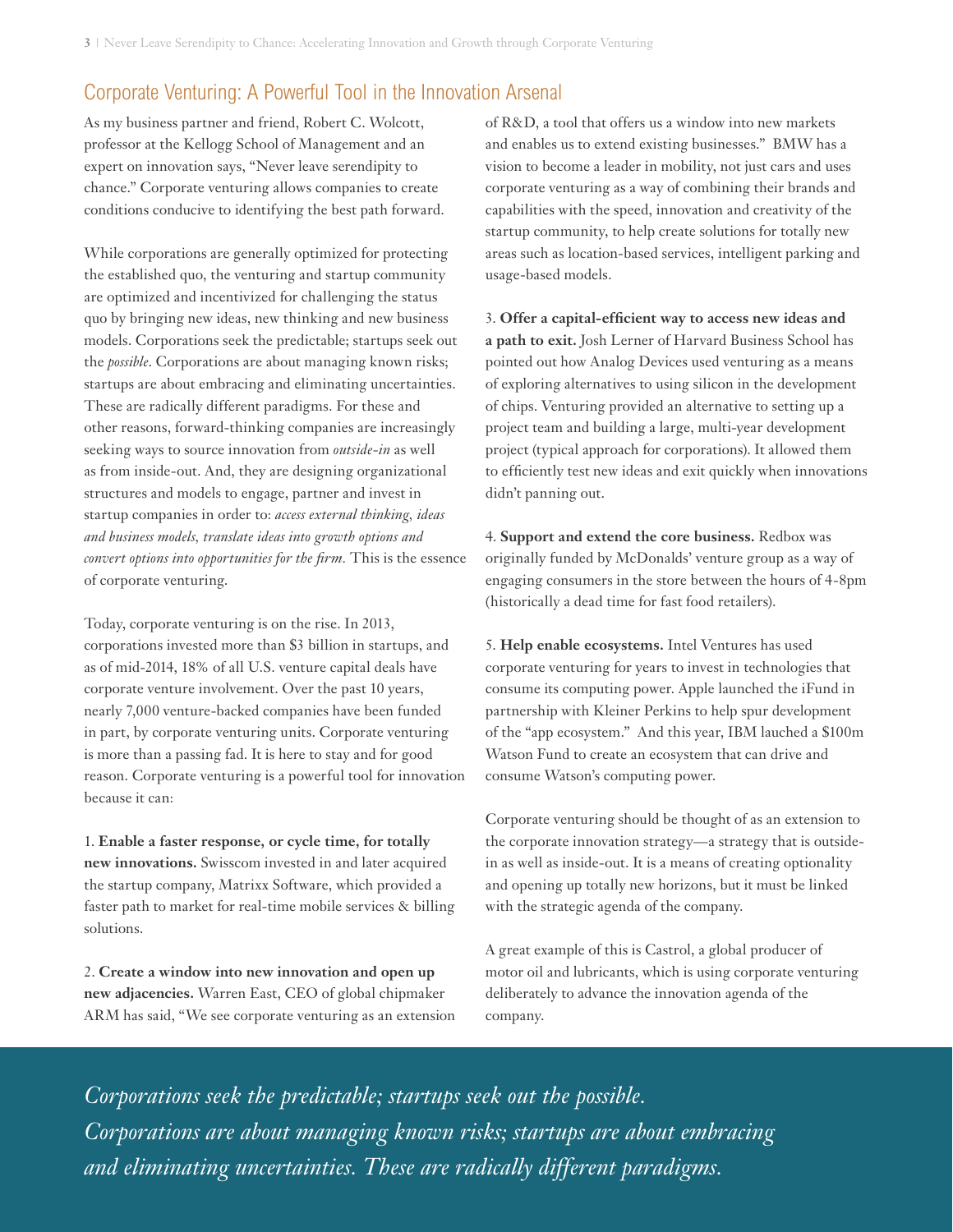### Insights from Castrol 2020: Enabling the Future Beyond Lubricants

For years, Castrol built its growth strategies in the ways you might expect—exploring new channels of distribution, new geographies, new ingredient technologies, etc. However, there came a point when Mike Johnson, the former CEO of Castrol asked a very provocative question, *"What do we do in a world that doesn't need lubricants?"* Multiple trends and forces were impinging on Castrol creating potential future threats and disruptions including the growth in electric vehicles that require no lubrication. The leadership of Castrol launched an initiative called Castrol 2020, designed to explore scenarios, gain insights and create an innovation portfolio for the future.

Roy Williamson, keynote speaker for the corporate venturing event, spoke about the Castrol 2020 journey and the role that Castrol innoVentures, the company's corporate venturing unit, is now playing in advancing strategic innovation.

Castrol explored broad trends shaping its future, engaging with the venture community to challenge conventional thinking and assumptions along the way. They defined futures around areas such as electric vehicles, ownership vs. access, the "fourth space," intelligent factories, designer materials and others. Then, the group engaged in a rich ideation effort to define & articulate four future 'territories' for the business: intelligent operations, next-generation engineering, sustainability and smart mobility (see [www.castrolinnoventures.com](http://www.castrolinnoventures.com) for more). Castrol innoVentures was then formed with a very clear mandate to build, invest, partner and acquire businesses for Castrol beyond lubricants and aligned with these future territories. Castrol sees innoVentures as a platform for open innovation with the dual mandate of creating the foundation for emerging business opportunities and broadening its capabilities and understanding in emerging markets.



Source: Castrol innoVentures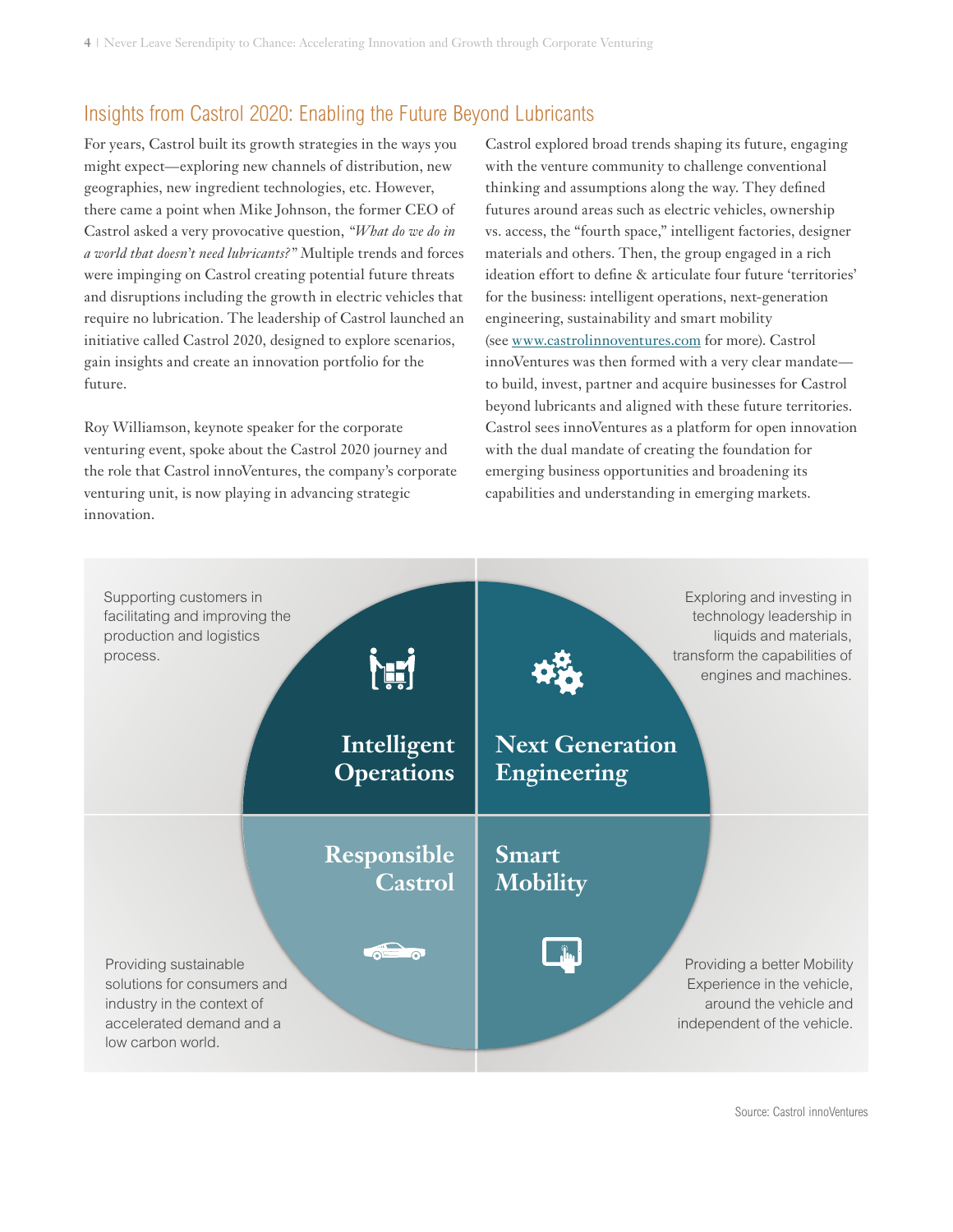*The venturing world is very different than the world of internally-developed innovation: development times, risk tolerance, measurements of success, cycle times and other factors.*

Roy shared a number of insights and lessons learned through innoVentures thus far:

• Start with a CV strategy that aligns with corporate strategy. By drawing on your company's expertise, the corporate venture will have a better chance of succeeding.

• Think of venture investments as opportunities for gaining early insights into new technologies ahead of your competition and a low-cost way to participate in emerging sectors.

• Leverage industry relationships and partner with organizations in areas outside your company's core capabilities to add value.

• Manage the cost of failure, not the rate of failure.

• Utilize venturing as a means of challenging conventional thinking and assumptions. Engaging the venture community can be a form of "shock therapy" for senior leadership.

• Manage expectations internally. The venturing world is very different than the world of internally-developed innovation: development times, risk tolerance, measurements of success, cycle times and other factors.

#### Insights from the CV Leaders Panel Discussion

The event also featured a panel discussion moderated by Jason Blumberg, Chief Executive Officer and Managing Director of Energy Foundry, with the following leading venture executives representing energy, healthcare, food & agriculture, advanced manufacturing and technology industries:

**Rahul Bhalodia** - *Principal and Head,* Venture Capital Investment, Technology Ventures at Exelon

**Kurt Estes** - Formerly with Motorola Ventures and *Co-founder* of Motorola's Early Stage Accelerator

**Dan Phillips** - *Vice President,* Sandbox Industries; Healthbox; Blue Cross Blue Shield Ventures, Cultivian Ventures

**Dr. Ralph Taylor-Smith** - *Managing Director,* GE Ventures

The panel explored the wide range of business objectives for getting into corporate venturing, its advantages and what's happening in the marketplace today:

• While the overriding objective of independent venture capital is financial return, corporate venturing initiatives also have strategic objectives. Constellation Energy Ventures, the venture capital arm of Exelon, believes that by positioning itself to take advantage of opportunities as they arise, it will be in a better competitive position as the utility landscape evolves.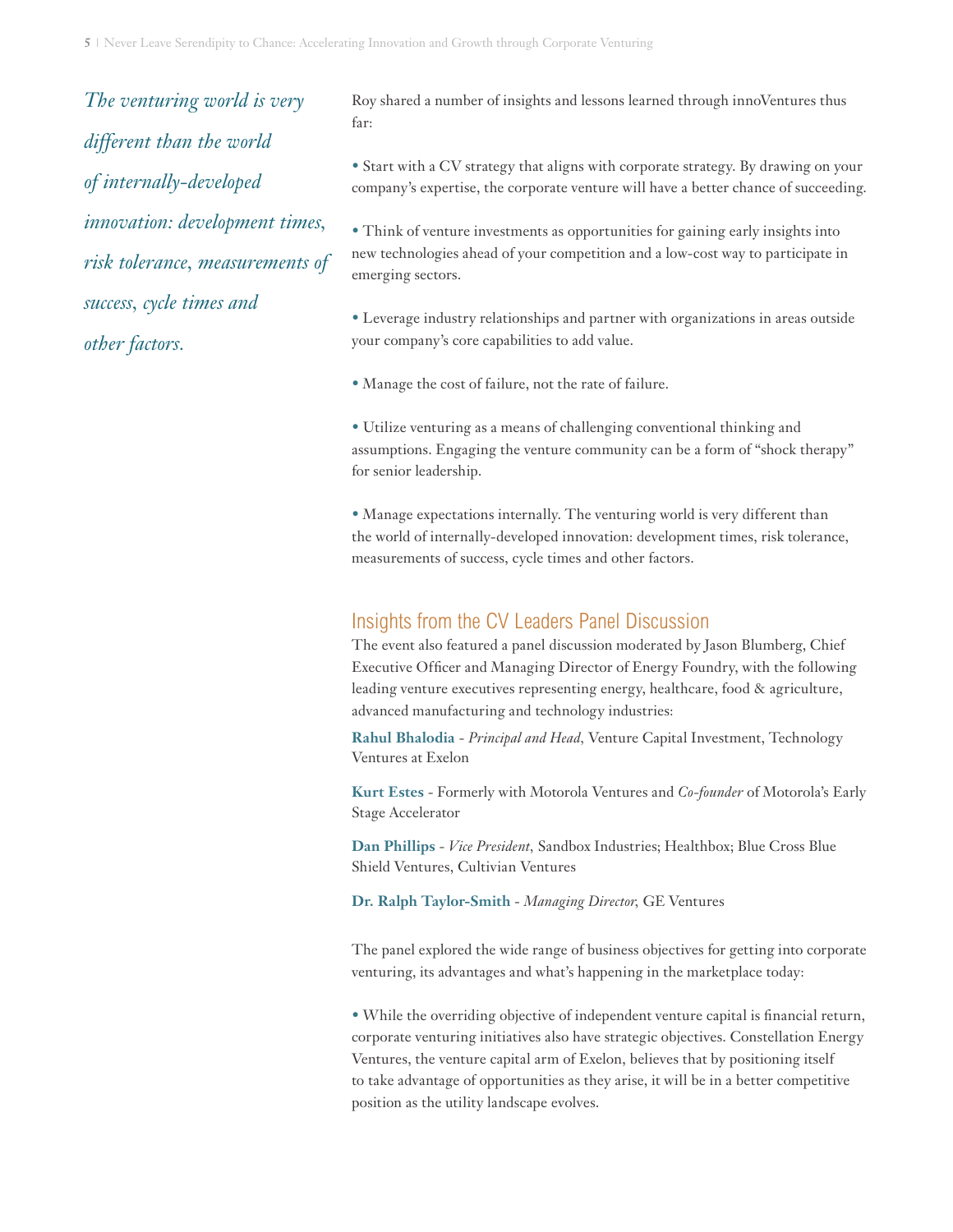*Be clear about why you're getting into the game. What's your objective—Support the core? Enable adjacencies? Create new businesses?*

• One of the major advantages that corporate venturing offers is speed. In the corporate R&D lab, engineers are concerned with perfecting technology and are encumbered by corporate processes. Partnering with startups can help reduce cycle times for innovation.

• Corporate venturing offers a way for companies to gather intelligence that can help protect them from emerging competitive threats. Motorola has taken a blended approach— monitoring and investing in disruptive technologies in three categories: those that call for immediate relationships, those that will happen in the future and those that should simply be monitored for their potential impact.

• There is no one-size-fits-all approach to corporate venturing. Some are organized as independent subsidiary companies, while others operate as a group within the parent organization. Some programs operate with a dedicated investment fund while others allocate capital for investments as opportunities arise. Some funding is off balance sheet, some is on balance sheet.

• Successful corporate venturing programs often start by bringing together disparate entities. When launching a food and agriculture fund, Sandbox found that a group of growers of corn, coffee and other crops found value in collaborating with each other.

The panel also shared views about what companies should consider before getting into the corporate venturing game. Among the perspectives shared:

• Be clear about *why* you're getting into the game. What's your objective—Support the core? Enable adjacencies? Create new businesses?

• Consider whether your organization has the risk tolerance required for venturing. Investing and partnering across the venture ecosystem brings risk, and the mindset should be on building a portfolio of bets—some of which will pay off, others that likely will not. Be careful not to burden venture investments with typical internal hurdle rates, payback times and risk parameters.

• Be prepared to deal with "corporate antibodies." You will likely be investing in businesses and technologies that may be competitive and/or simply perceived as a potential threat to the parent company's core business. Resistance is common, and venturing requires resilience and perseverance.

• Build and maintain C-level support. Senior executive buy-in is critical. Venturing must be connected with the strategic agenda of the company. The rationale, objectives and desired outcomes must be clearly articulated. Stay visible, and review progress often.

• Develop a clear value proposition—what you will bring to the table to add value beyond capital—and develop the right tools to manifest your value proposition. Offering access to R&D labs, conducting pilot programs, bringing valuable market and/or customer insight, offering channel access and the like, are all great examples. Define your value proposition, and test it with partners before beginning.